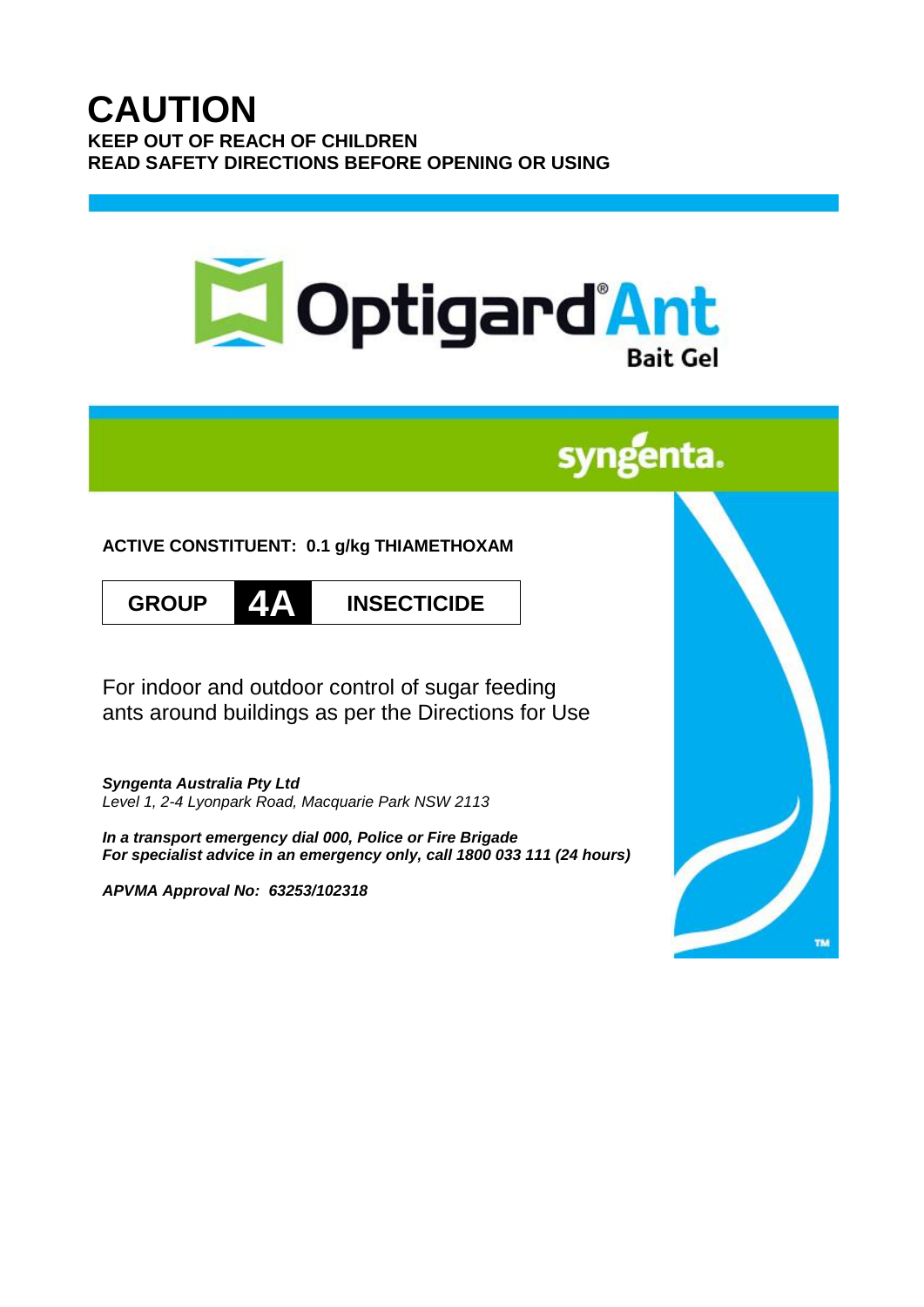# **DIRECTIONS FOR USE**

# **Restraint**

DO NOT place gel on surfaces where food is prepared or on utensils that are used for food preparation, on food packing materials or on surfaces where food packing materials are stored

| <b>Situation</b>                                                                                                                                                                                                                                                                                                                                                                                                                                                                                                                                      | <b>Pest</b>                                                                                                                                                                                                                                                                                        | Rate                                                                                                                                                                                                                                                                                                                              | <b>Critical Comments</b>                                                                                                                                                                                                                                                                                                                                                                                                                                                                                                                                                                                                                                                                                                                                                                                                                                                                                                                                |
|-------------------------------------------------------------------------------------------------------------------------------------------------------------------------------------------------------------------------------------------------------------------------------------------------------------------------------------------------------------------------------------------------------------------------------------------------------------------------------------------------------------------------------------------------------|----------------------------------------------------------------------------------------------------------------------------------------------------------------------------------------------------------------------------------------------------------------------------------------------------|-----------------------------------------------------------------------------------------------------------------------------------------------------------------------------------------------------------------------------------------------------------------------------------------------------------------------------------|---------------------------------------------------------------------------------------------------------------------------------------------------------------------------------------------------------------------------------------------------------------------------------------------------------------------------------------------------------------------------------------------------------------------------------------------------------------------------------------------------------------------------------------------------------------------------------------------------------------------------------------------------------------------------------------------------------------------------------------------------------------------------------------------------------------------------------------------------------------------------------------------------------------------------------------------------------|
| Commercial, domestic,<br>industrial and public<br>buildings including<br>barracks, factories, farm<br>buildings, food<br>processing/handling<br>establishments,<br>hospitals, hotels and<br>motels, offices,<br>residential homes,<br>restaurants, retail<br>outlets, schools, store-<br>rooms, transportation<br>equipment such as<br>aircraft, boats, buses,<br>ships, trains,<br>warehouses and other<br>situations which fall<br>within the above<br>definitions including<br>outdoor or external<br>areas associated with<br>such establishments | <b>Sugar feeding ants</b><br>including<br>Argentine Ant<br>(Linepithema humile),<br><b>Black House Ant</b><br>(Ochetellus spp.),<br>Ghost Ant (Tapinoma<br>melanocephalum),<br>Pedicel Ant<br>(Tapinoma spp.),<br>Sugar Ant<br>(Camponotus spp.),<br>White Footed Ant<br>(Technomyrmex<br>albipes) | <b>Spot treatment</b><br>Apply a minimum<br>of $1$ to $3$<br>spots/ $m^2$ .<br>Squeeze out<br>approximately 5<br>mm length of gel<br>$(-0.1)$ g) for each<br>spot<br><b>Bait Station</b><br>Use a minimum<br>of 1 to 3 bait<br>stations/10 $m2$<br>Squeeze out<br>approximately 5<br>cm length $(-1)$<br>for each bait<br>station | The number of bait locations and<br>amount of bait required will depend on<br>the level of ant activity present.<br>To achieve the best result, additional<br>bait placements should be provided if<br>initial bait placements are consumed<br>within a day or two and if ant activity<br>remains high at the bait after 2 days.<br>Place bait along ant trails and other<br>locations where ants are most active.<br>Remove other sources of food.<br>Place bait where it won't be disturbed or<br>contaminated by cleaning or work<br>activities.<br>For outside use, place spots in<br>protected cracks and crevices or use<br>refillable bait stations.<br>Choose the number of placements (1 to<br>3) depending on the severity of the<br>infestation.<br>Monitor bait levels (preferably daily for<br>first 2 days) and replenish bait as<br>required until feeding ceases.<br><b>Refer to General Instructions for</b><br>additional information |
| <b>Electrical boxes,</b><br>irrigation satellite and<br>valve boxes, around<br>vending machines and<br>many other<br>specialised containers<br>of a similar nature                                                                                                                                                                                                                                                                                                                                                                                    |                                                                                                                                                                                                                                                                                                    |                                                                                                                                                                                                                                                                                                                                   | Apply bait only when ant activity is<br>present or when specialised container is<br>housing nests. Place bait, as described<br>above, in inaccessible areas where it<br>won't be disturbed or contaminated or<br>use refillable bait stations.<br>For vending machines: Apply bait<br>underneath the machine. DO NOT<br>apply bait inside the machine or in<br>areas that can result to bait coming in<br>contact with the user or the machine's<br>contents.                                                                                                                                                                                                                                                                                                                                                                                                                                                                                           |

# **NOT TO BE USED FOR ANY PURPOSE, OR IN ANY MANNER, CONTRARY TO THIS LABEL UNLESS AUTHORISED UNDER APPROPRIATE LEGISLATION**

# **GENERAL INSTRUCTIONS**

Ants feeding on bait may return to the nest and transfer bait to other workers, the queen and young, which may result in colony death. The likelihood of colony elimination is greatly affected by:

- Differences in biology and behaviours between species including susceptibility to thiamethoxam and transference (trophallaxis) behaviours
- The amount of bait available
- The size of the colony
- The percentage of the colony feeding on the bait

Therefore, the greater the number of ants feeding, the better the chance of quicker and greater control. Provide as many bait placements as possible while ants are feeding. However, control of all ants may not be seen for up to 5 to 7 weeks after initial treatment.